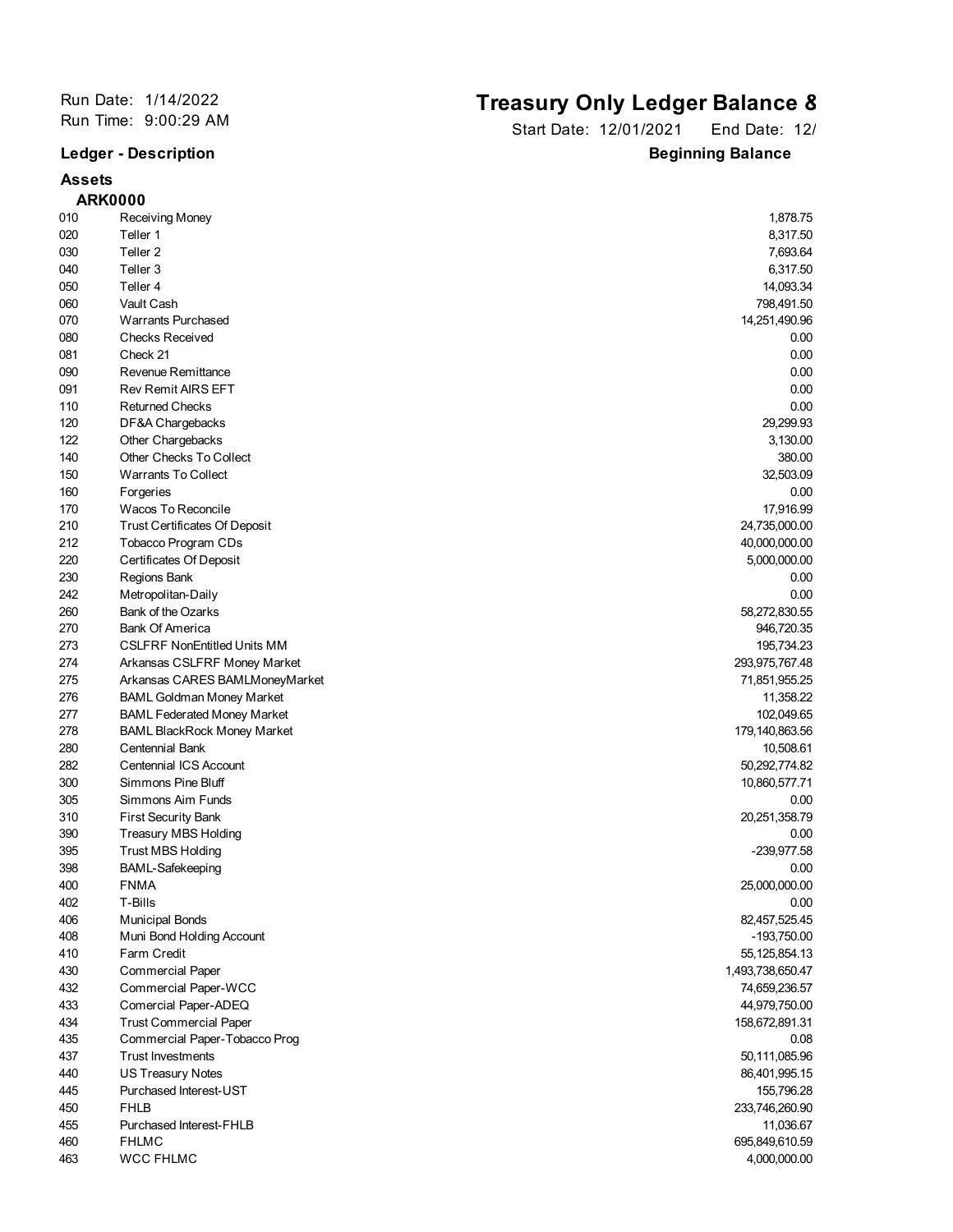| 465 | Small Business Admin Loan     |                                | 49,509,586.56    |  |
|-----|-------------------------------|--------------------------------|------------------|--|
| 471 | Tobacco Program Investments   |                                | 0.30             |  |
| 472 | Tobacco Program Pool          |                                | 43,648,074.82    |  |
| 485 | <b>Israel Bond</b>            |                                | 55,000,000.00    |  |
| 490 | <b>MBS</b> Investment         |                                | 3,948,152,265.77 |  |
| 491 | <b>MBS Purchased Interest</b> |                                | 308,089.98       |  |
| 495 | <b>Trust MBS</b>              |                                | 7,415,859.32     |  |
| 565 | <b>SBA Holding Account</b>    |                                | 0.00             |  |
|     |                               | <b>Total for Fund: ARK0000</b> | 7,879,328,855.15 |  |
|     |                               | <b>Total for Assets</b>        | 7,879,328,855.15 |  |
|     |                               | <b>Grand Total</b>             | 7,879,328,855.15 |  |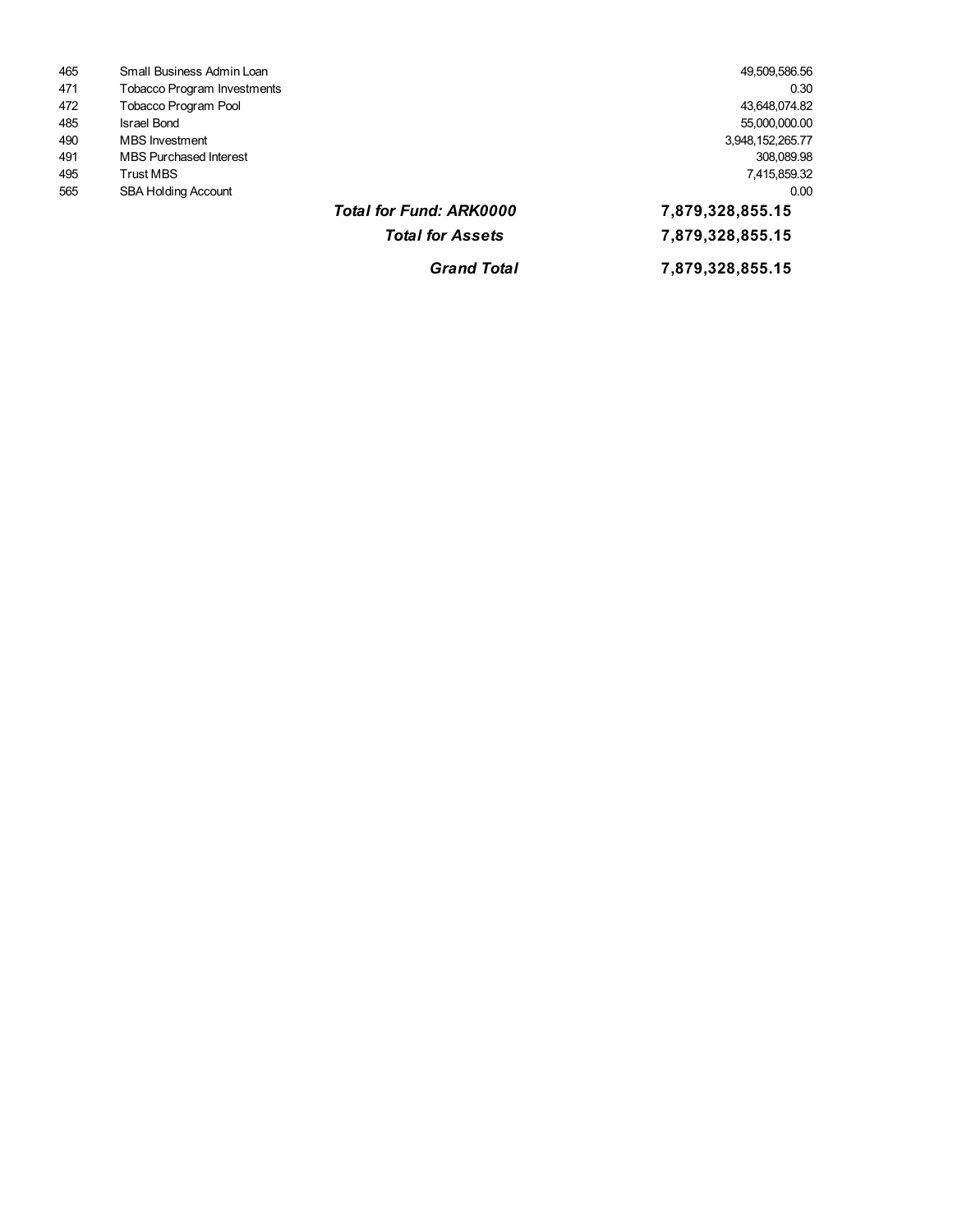| . Activity | Page: |  |
|------------|-------|--|
|            | User: |  |
| '31/2021   |       |  |

**Credits**

**Debits Ending Balance**

| 66,849.04         | 56,912.64        | 11,815.15         |
|-------------------|------------------|-------------------|
| 0.00              | 0.00             | 8,317.50          |
| 1,325.00          | 736.00           | 8,282.64          |
| 220.00            | 0.00             | 6,537.50          |
| 1,271.50          | 2,542.29         | 12,822.55         |
| 0.00              | 2,816.50         | 795,675.00        |
| 2,168,808,327.28  | 2,172,287,864.66 | 10,771,953.58     |
| 9,318.65          | 9,318.65         | 0.00              |
| 66,607,082.69     | 66,607,082.69    | 0.00              |
| 0.00              | 0.00             | 0.00              |
|                   |                  |                   |
| 1,153,156,865.92  | 1,153,156,865.92 | 0.00              |
| 0.00              | 0.00             | 0.00              |
| 5, 152, 758.96    | 5, 171, 455. 75  | 10,603.14         |
| 157,947.58        | 119,503.50       | 41,574.08         |
| 0.00              | 0.00             | 380.00            |
| 0.00              | 0.00             | 32,503.09         |
| 0.00              | 0.00             | 0.00              |
| 305,653.69        | 321,556.68       | 2,014.00          |
| 0.00              | 3,685,000.00     | 21,050,000.00     |
| 0.00              | 0.00             | 40,000,000.00     |
| 0.00              | 5,000,000.00     | 0.00              |
| 0.00              | 0.00             | 0.00              |
| 0.00              | 0.00             | 0.00              |
| 5,108.85          | 0.00             | 58,277,939.40     |
| 4,031,361,220.92  | 4,011,308,513.20 | 20,999,428.07     |
| 4.04              | 0.00             | 195,738.27        |
| 7,156.19          | 12,330,777.96    | 281,652,145.71    |
| 1,690.79          | 32,437,750.58    | 39,415,895.46     |
| 0.24              | 0.00             | 11,358.46         |
|                   |                  |                   |
| 2.10              | 0.00             | 102,051.75        |
| 564,002,201.81    | 390,000,000.00   | 353, 143, 065. 37 |
| 1.12              | 0.00             | 10,509.73         |
| 5,372.55          | 0.00             | 50,298,147.37     |
| 174,427,871.37    | 174,864,889.83   | 10,423,559.25     |
| 0.00              | 0.00             | 0.00              |
| 2,496.74          | 0.00             | 20,253,855.53     |
| 65,519,976.56     | 65,519,976.56    | 0.00              |
| 397,679.10        | 157,701.52       | 0.00              |
| 7,857,059,423.71  | 7,857,059,423.71 | 0.00              |
| 0.00              | 0.00             | 25,000,000.00     |
| 25,022,591.34     | 25,022,591.34    | 0.00              |
| 0.00              | 22,287.70        | 82,435,237.75     |
| 356, 194. 19      | 162,444.19       | 0.00              |
| 0.00              | 0.00             | 55, 125, 854. 13  |
| 6,456,203,391.02  | 6,373,721,212.31 | 1,576,220,829.18  |
| 0.00              | 0.00             | 74,659,236.57     |
| 0.00              | 0.00             | 44,979,750.00     |
| 126, 140, 489. 98 | 67,429,040.59    | 217,384,340.70    |
| 0.00              | 0.00             | 0.08              |
| 0.00              | 50,111,085.96    | 0.00              |
|                   |                  |                   |
| 10,273.71         | 0.00             | 86,412,268.86     |
| 0.00              | 121,516.39       | 34,279.89         |
| 0.00              | 0.00             | 233,746,260.90    |
| 0.00              | 0.00             | 11,036.67         |
| 11,032.86         | 0.00             | 695,860,643.45    |
| 0.00              | 0.00             | 4,000,000.00      |